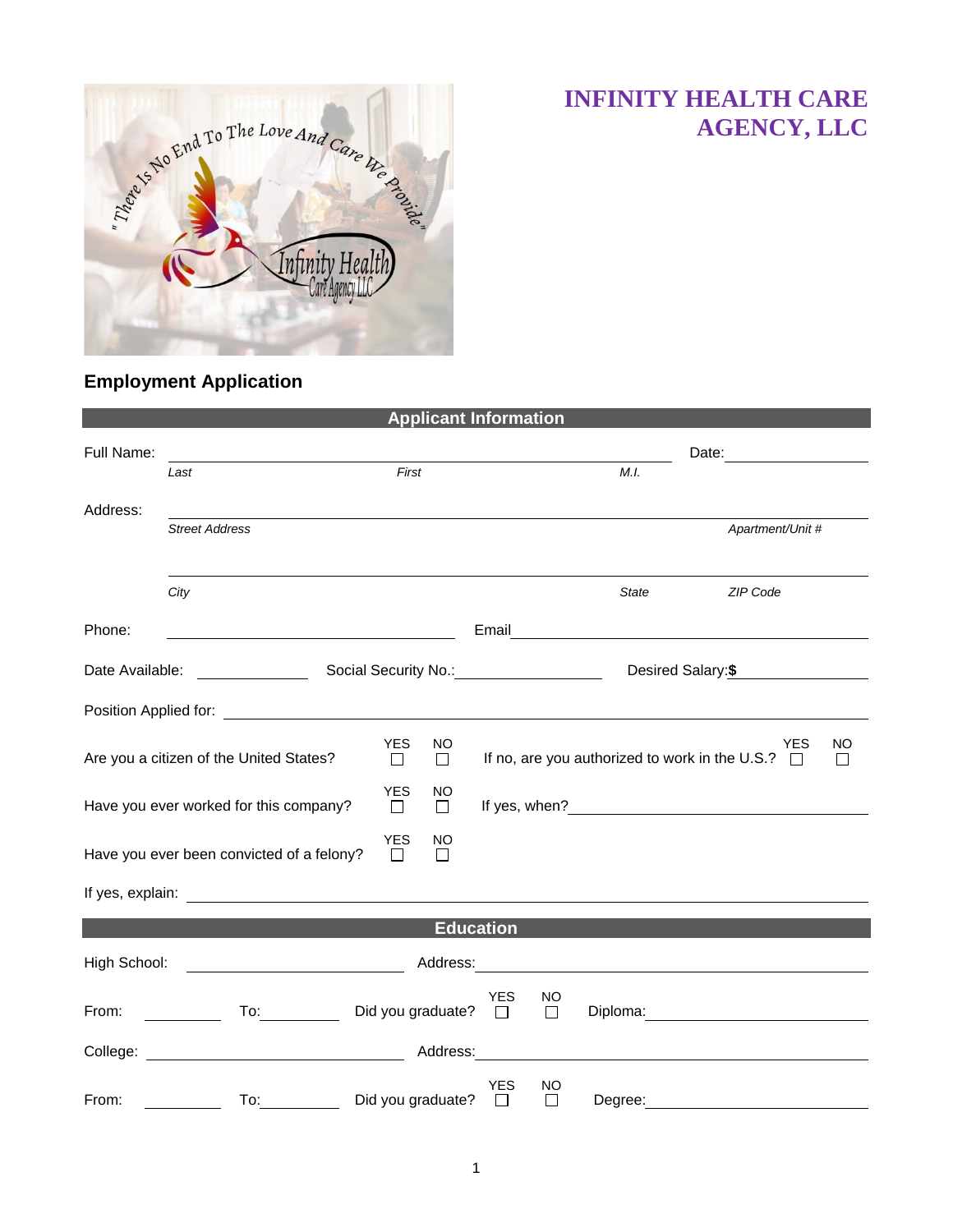| Other:     | Address:<br><u> 1989 - Johann Barbara, martin da kasar Amerikaansk politiker (</u>                                    |                      |                |                                 |  |
|------------|-----------------------------------------------------------------------------------------------------------------------|----------------------|----------------|---------------------------------|--|
| From:      | Did you graduate?                                                                                                     | <b>YES</b><br>$\Box$ | NO.<br>$\perp$ |                                 |  |
|            |                                                                                                                       | <b>References</b>    |                |                                 |  |
|            | Please list three professional references.                                                                            |                      |                |                                 |  |
|            |                                                                                                                       |                      |                |                                 |  |
| Company:   |                                                                                                                       |                      |                | Phone: _______________________  |  |
| Address:   |                                                                                                                       |                      |                |                                 |  |
| Full Name: | <u> 1980 - Andrea Andrew Maria (h. 1980).</u>                                                                         |                      |                |                                 |  |
| Company:   | and the control of the control of the control of the control of the control of the control of the control of the      |                      |                |                                 |  |
| Address:   |                                                                                                                       |                      |                |                                 |  |
| Full Name: | <u> 1980 - Johann Stein, fransk politik (f. 1980)</u>                                                                 |                      |                | Relationship: 2000              |  |
| Company:   | and the control of the control of the control of the control of the control of the control of the control of the      |                      |                |                                 |  |
| Address:   | <u> 1989 - Johann Harry Harry Harry Harry Harry Harry Harry Harry Harry Harry Harry Harry Harry Harry Harry Harry</u> |                      |                |                                 |  |
|            | <b>Previous Employment (5 YEAR HISTORY)</b>                                                                           |                      |                |                                 |  |
| Company:   | <u> 1989 - Johann Harry Barn, mars ar breithinn ar breithinn ar breithinn ar breithinn ar breithinn ar breithin</u>   |                      |                |                                 |  |
| Address:   |                                                                                                                       |                      |                | Supervisor: 2000                |  |
| Job Title: | Starting Salary: \$                                                                                                   |                      |                | Ending Salary:\$                |  |
|            |                                                                                                                       |                      |                |                                 |  |
| From:      |                                                                                                                       |                      |                | Reason for Leaving:<br><u> </u> |  |
|            | May we contact your previous supervisor for a reference?                                                              | <b>YES</b><br>$\Box$ |                | NO.<br>l l                      |  |
|            |                                                                                                                       |                      |                |                                 |  |
| Company:   |                                                                                                                       |                      |                |                                 |  |
| Address:   | <u> 1989 - Johann Barbara, martin amerikan basar dan berasal dan berasal dalam basar dalam basar dalam basar dala</u> |                      |                | Supervisor: 2000                |  |
| Job Title: | Starting Salary:\$                                                                                                    |                      |                | Ending Salary:\$                |  |
|            |                                                                                                                       |                      |                |                                 |  |
| From:      |                                                                                                                       |                      |                |                                 |  |
|            | May we contact your previous supervisor for a reference?                                                              | <b>YES</b><br>$\Box$ |                | NO<br>П                         |  |
|            |                                                                                                                       |                      |                |                                 |  |
| Company:   |                                                                                                                       |                      |                |                                 |  |